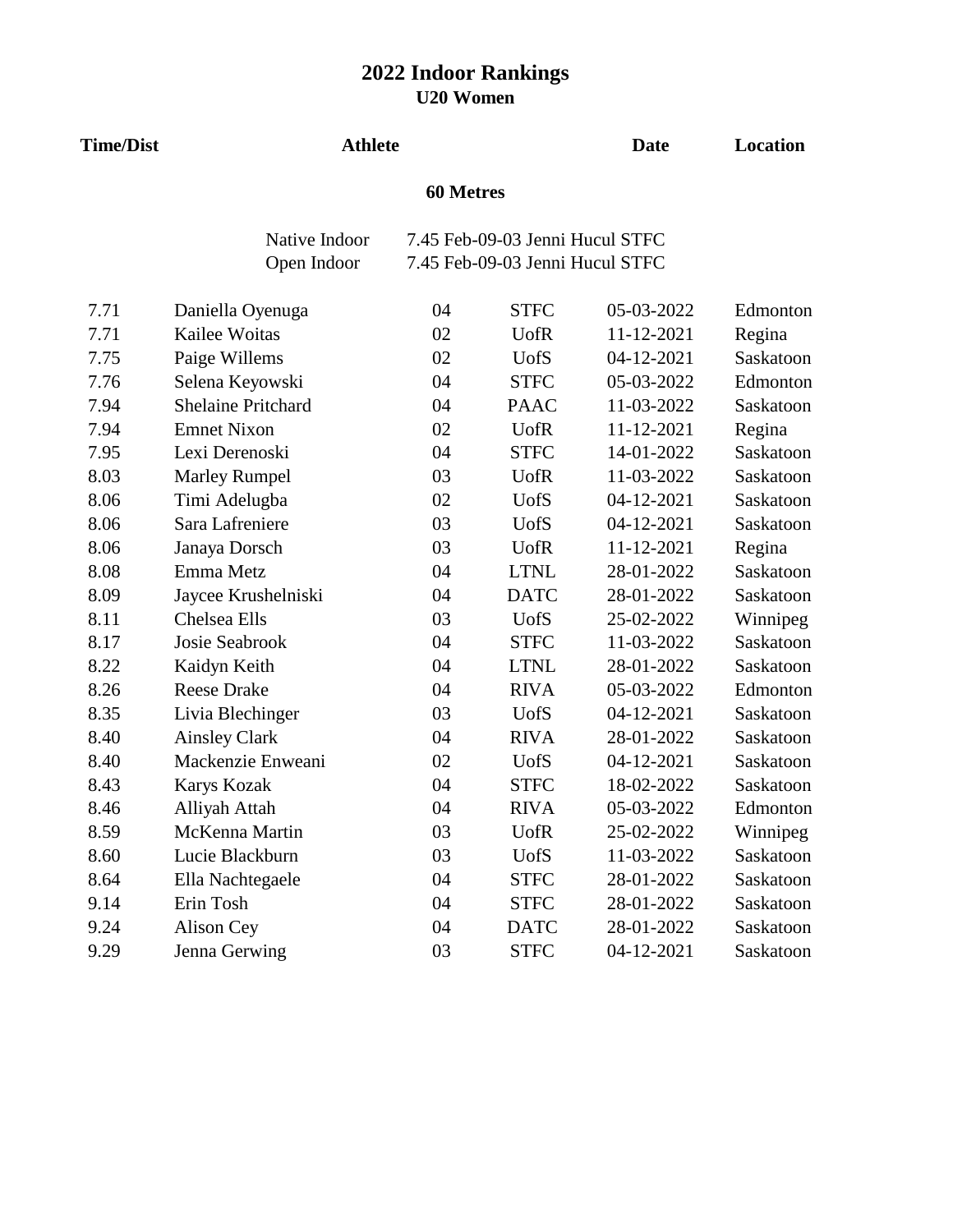| <b>Time/Dist</b> |                       | <b>Athlete</b> |              | <b>Date</b>                              | Location   |  |
|------------------|-----------------------|----------------|--------------|------------------------------------------|------------|--|
|                  | 200 Metres            |                |              |                                          |            |  |
|                  | Native Indoor         |                |              | 24.50 Feb-29-20 Savannah Sutherland STFC |            |  |
|                  | Open Indoor           |                |              | 24.40 Jan-28-83 Jillian Richardson AB    |            |  |
| 25.47            | Paige Willems         | 02             | <b>UofS</b>  | 04-12-2021                               | Saskatoon  |  |
| 25.47            | Daniella Oyenuga      | 04             | <b>STFC</b>  | 28-01-2022                               | Saskatoon  |  |
| 26.55            | Lexi Derenoski        | 04             | <b>STFC</b>  | 12-02-2022                               | Regina     |  |
| 26.74            | <b>Emnet Nixon</b>    | 02             | <b>U</b> ofR | 11-12-2021                               | Regina     |  |
| 26.87            | Kailee Woitas         | 02             | <b>U</b> ofR | 11-12-2021                               | Regina     |  |
| 26.90            | Sara Lafreniere       | 03             | <b>RIVA</b>  | 04-12-2021                               | Saskatoon  |  |
| 26.97            | Kaidyn Keith          | 04             | <b>LTNL</b>  | 04-03-2022                               | Winnipeg   |  |
| 27.33            | <b>Juleah Duesing</b> | 02             | <b>U</b> ofR | 11-12-2021                               | Regina     |  |
| 27.43            | Emma Metz             | 04             | <b>LTNL</b>  | 28-01-2022                               | Saskatoon  |  |
| 27.45            | <b>Reese Drake</b>    | 04             | <b>RIVA</b>  | 11-03-2022                               | Saskatoon  |  |
| 27.46            | Jaycee Krushelniski   | 04             | <b>DATC</b>  | 28-01-2022                               | Saskatoon  |  |
| 27.67            | Livia Blechinger      | 03             | <b>UofS</b>  | 04-12-2021                               | Saskatoon  |  |
| 28.04            | <b>Josie Seabrook</b> | 04             | <b>STFC</b>  | 12-02-2022                               | Regina     |  |
| 28.05            | Janaya Dorsch         | 03             | <b>U</b> ofR | 11-12-2021                               | Regina     |  |
| 28.08            | Kira Comfort          | 02             | <b>UofS</b>  | 04-12-2021                               | Saskatoon  |  |
| 28.29            | <b>Ainsley Clark</b>  | 04             | <b>RIVA</b>  | 26-03-2022                               | Saint John |  |
| 28.50            | Alliyah Attah         | 04             | <b>RIVA</b>  | 28-01-2022                               | Saskatoon  |  |
| 28.65            | Karys Kozak           | 04             | <b>STFC</b>  | 11-03-2022                               | Saskatoon  |  |
| 28.68            | Lucie Blackburn       | 03             | <b>UofS</b>  | 04-12-2021                               | Saskatoon  |  |

### **300 Metres**

| Native Indoor | 38.79 Mar-03-84 Lisa Kroll UofS  |  |
|---------------|----------------------------------|--|
| Open Indoor   | 37.97 Dec-30-81 Angela Bailey ON |  |

| 40.48 | Daniella Oyenuga    | 04 | <b>STFC</b> | 05-03-2022 | Edmonton  |
|-------|---------------------|----|-------------|------------|-----------|
| 44.22 | <b>Reese Drake</b>  | 04 | <b>RIVA</b> | 05-03-2022 | Edmonton  |
| 44.36 | Sara Lafreniere     | 03 | <b>UofS</b> | 14-01-2022 | Saskatoon |
| 44.62 | Lucie Blackburn     | 03 | <b>UofS</b> | 25-02-2022 | Winnipeg  |
| 44.69 | Jaycee Krushelniski | 04 | <b>DATC</b> | 14-01-2022 | Saskatoon |
| 45.33 | Mayah Golden        | 04 | <b>RIVA</b> | 05-03-2022 | Edmonton  |
| 45.43 | Alliyah Attah       | 04 | <b>RIVA</b> | 05-03-2022 | Edmonton  |
| 45.84 | Ki-Lynn Minovitch   | 04 | <b>STFC</b> | 05-02-2022 | Edmonton  |
| 45.88 | Ainsley Clark       | 04 | <b>RIVA</b> | 05-03-2022 | Edmonton  |
| 46.75 | <b>Karys Kozak</b>  | 04 | <b>STFC</b> | 05-03-2022 | Edmonton  |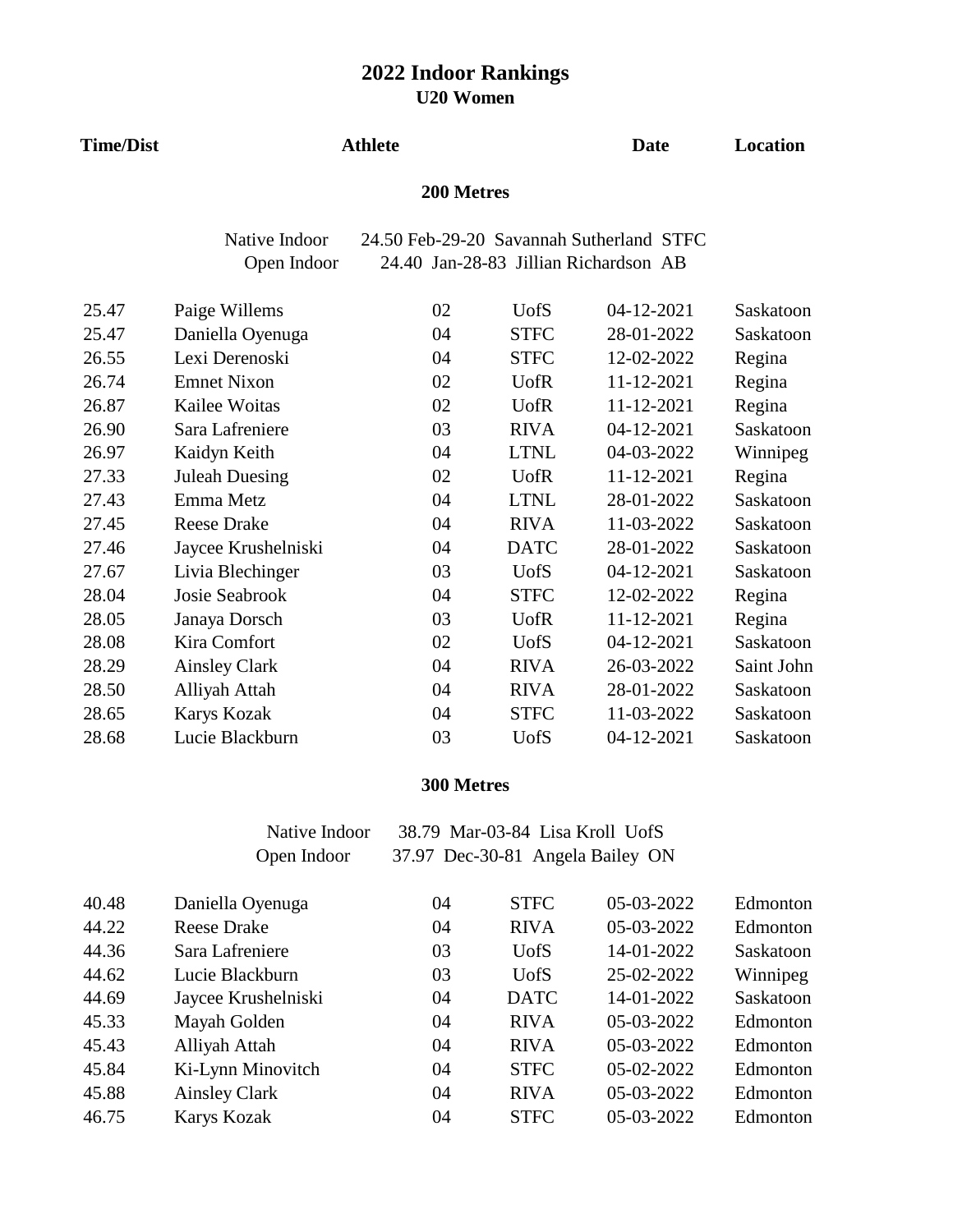| <b>Time/Dist</b>      | <b>Athlete</b>               |                                    |                                                                      | <b>Date</b>                          | Location      |
|-----------------------|------------------------------|------------------------------------|----------------------------------------------------------------------|--------------------------------------|---------------|
|                       |                              | <b>400 Metres</b>                  |                                                                      |                                      |               |
|                       | Native Indoor<br>Open Indoor |                                    | 55.50 Feb-25-84 Gail Harris YLTC<br>55.50 Feb-25-84 Gail Harris YLTC |                                      |               |
| <b>Oversize Track</b> |                              |                                    |                                                                      |                                      |               |
| 55.05                 | Savannah Sutherland          | 03                                 | <b>STFC</b>                                                          | 25-02-2022                           | Ohio          |
|                       |                              | 600 Metres                         |                                                                      |                                      |               |
|                       | Native Indoor                |                                    | 1:32.75 Mar-10-84 Clara Wall UofS                                    |                                      |               |
|                       | Open Indoor                  |                                    |                                                                      | 1:31.06 Mar-14-87 Maxine Scringer AB |               |
| 1:29.41               | <b>Avery Pearson</b>         | 03                                 | <b>U</b> ofS                                                         | 25-02-2022                           | Winnipeg      |
| 1:31.87               | Savannah Sutherland          | 03                                 | <b>STFC</b>                                                          | 15-01-2022                           | Ann Arbor, MI |
| 1:45.73               | Eryn Kielo                   | 03                                 | <b>UofS</b>                                                          | 14-01-2022                           | Saskatoon     |
| 1:47.16               | Elizabeth Wright             | 04                                 | <b>RIVA</b>                                                          | 05-03-2022                           | Edmonton      |
|                       |                              | <b>600 Metres - Oversize Track</b> |                                                                      |                                      |               |
| 1:30.15               | Savannah Sutherland          | 03                                 | <b>STFC</b>                                                          | 28-01-2022                           | Lexington, KY |
|                       |                              | 800 Metres                         |                                                                      |                                      |               |
|                       | Native Indoor                |                                    |                                                                      | 2:13.90 Mar-05-10 Ashlynn Simon QCST |               |
|                       | Open Indoor                  |                                    | 2:08.0h Dec-29-72 Glenda Reiser ON                                   |                                      |               |
| 2:23.19               | Stella McLeod                | 04                                 | <b>EXCL</b>                                                          | 04-03-2022                           | Winnipeg      |
| 2:23.24               | <b>Alexis Lewans</b>         | 04                                 | <b>RIVA</b>                                                          | 12-02-2022                           | Regina        |
| 2:23.56               | <b>Ellison Kozan</b>         | 02                                 | <b>UofR</b>                                                          | 11-12-2021                           | Regina        |
| 2:24.43               | Cara Dobrohoczki             | 04                                 | <b>RIVA</b>                                                          | 11-03-2022                           | Saskatoon     |
| 2:28.43               | Mayah Golden                 | 04                                 | <b>RIVA</b>                                                          | 11-03-2022                           | Saskatoon     |
| 2:29.29               | Elizabeth Wright             | 04                                 | <b>RIVA</b>                                                          | 12-02-2022                           | Regina        |
| 2:30.78               | Madelyn Kaban                | 02                                 | <b>UofR</b>                                                          | 11-12-2021                           | Regina        |
| 2:40.04               | Morgan Elkew                 | 02                                 | <b>UofR</b>                                                          | 11-12-2021                           | Regina        |
| 2:45.99               | Vera Gauvin                  | 03                                 | <b>UofR</b>                                                          | 12-02-2022                           | Regina        |
| 2:57.01               | Fatimah Hassanpour           | 04                                 | <b>STFC</b>                                                          | 11-03-2022                           | Saskatoon     |
| 3:08.41               | <b>Shelaine Pritchard</b>    | 04                                 | <b>PAAC</b>                                                          | 05-02-2022                           | Edmonton      |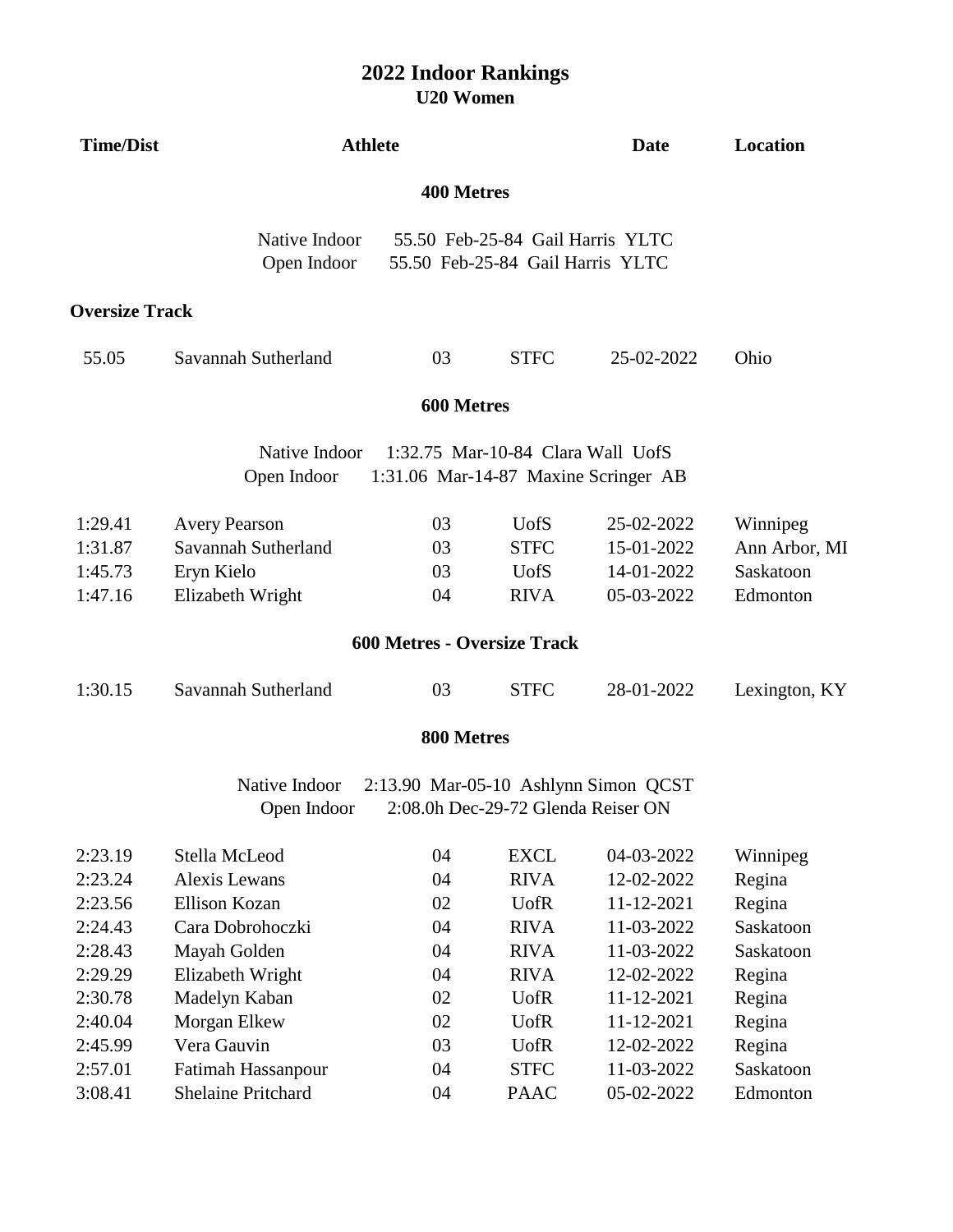| <b>Time/Dist</b> | <b>Athlete</b>               |                                                                                |             | <b>Date</b> | Location       |  |  |  |  |
|------------------|------------------------------|--------------------------------------------------------------------------------|-------------|-------------|----------------|--|--|--|--|
|                  | 800 Metres - Cont'd          |                                                                                |             |             |                |  |  |  |  |
| <b>Hand Time</b> |                              |                                                                                |             |             |                |  |  |  |  |
| 2:35.5h          | Alyssa Roney                 | 02                                                                             | <b>UofS</b> | 04-12-2021  | Saskatoon      |  |  |  |  |
|                  |                              | 1000 Metres                                                                    |             |             |                |  |  |  |  |
|                  | Native Indoor                | 2:56.22 Jan-10-20 Natalia McCullough UR                                        |             |             |                |  |  |  |  |
|                  | Open Indoor                  | 2:50.21 Mar-04-83 Trish Wellman BC                                             |             |             |                |  |  |  |  |
| 2:48.82          | <b>Avery Pearson</b>         | 03                                                                             | <b>UofS</b> | 01-04-2022  | Saint John, NB |  |  |  |  |
| 3:02.49          | <b>Alexis Lewans</b>         | 04                                                                             | <b>RIVA</b> | 18-02-2022  | Saskatoon      |  |  |  |  |
| 3:09.44          | Stella McLeod                | 04                                                                             | <b>EXCL</b> | 28-01-2022  | Saskatoon      |  |  |  |  |
| 3:09.72          | Cara Dobrohoczki             | 04                                                                             | <b>RIVA</b> | 28-01-2022  | Saskatoon      |  |  |  |  |
| 3:14.15          | Elizabeth Wright             | 04                                                                             | <b>RIVA</b> | 18-02-2022  | Saskatoon      |  |  |  |  |
| 3:54.77          | Fatimah Hassanpour           | 04                                                                             | <b>STFC</b> | 28-01-2022  | Saskatoon      |  |  |  |  |
|                  |                              | 1500 Metres                                                                    |             |             |                |  |  |  |  |
|                  | Native Indoor                | 4:31.56 Mar-05-04 Danette Doetzel QCST                                         |             |             |                |  |  |  |  |
|                  | Open Indoor                  | 4:16.3h Dec-29-71 Glenda Reiser ON                                             |             |             |                |  |  |  |  |
| 4:53.17          | <b>Allison Novecosky</b>     | 03                                                                             | <b>UofS</b> | 11-03-2022  | Saskatoon      |  |  |  |  |
| 4:59.12          | Stella McLeod                | 04                                                                             | <b>EXCL</b> | 11-03-2022  | Saskatoon      |  |  |  |  |
| 4:59.80          | <b>Molly Lakustiak</b>       | 04                                                                             | <b>LTNL</b> | 12-02-2022  | Regina         |  |  |  |  |
| 5:02.04          | Alexis Lewans                | 04                                                                             | <b>RIVA</b> | 14-01-2022  | Saskatoon      |  |  |  |  |
| 5:16.30          | Elizabeth Wright             | 04                                                                             | <b>RIVA</b> | 26-03-2022  | Saint John     |  |  |  |  |
| 5:30.40          | Vera Gauvin                  | 03                                                                             | <b>UoR</b>  | 12-02-2022  | Regina         |  |  |  |  |
|                  |                              | 3000 Metres                                                                    |             |             |                |  |  |  |  |
|                  | Native Indoor<br>Open Indoor | 9:39.30 Feb-12-05 Kendra Schaaf QCST<br>9:38.08 Mar-14-81 Margaret McDonald NB |             |             |                |  |  |  |  |
| 10:45.55         | <b>Allison Novecosky</b>     | 03                                                                             | <b>UofS</b> | 18-02-2022  | Saskatoon      |  |  |  |  |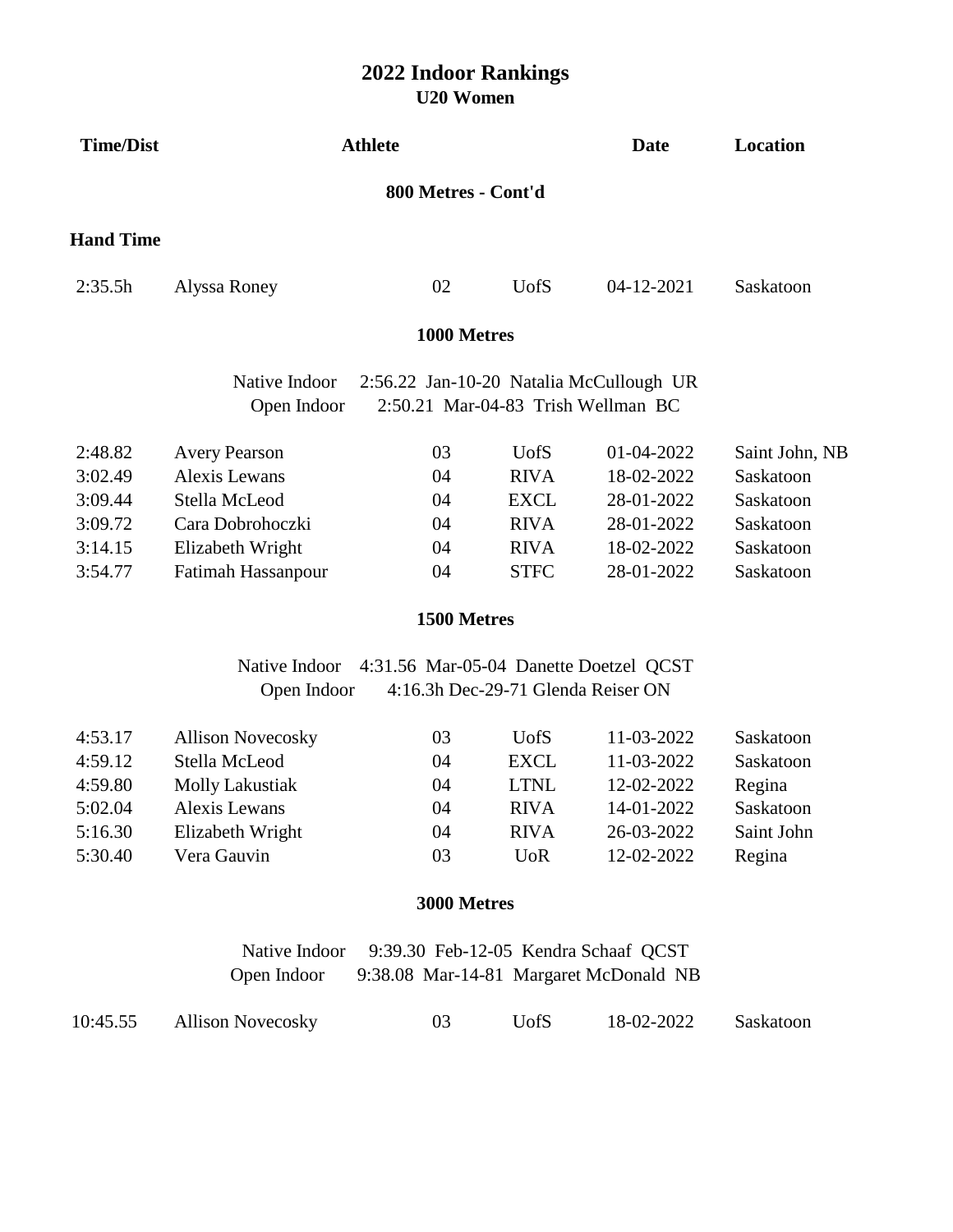|                   |                           | UZU VYUHICH                          |              |                                            |                 |
|-------------------|---------------------------|--------------------------------------|--------------|--------------------------------------------|-----------------|
| <b>Time/Dist</b>  | <b>Athlete</b>            |                                      |              | <b>Date</b>                                | <b>Location</b> |
|                   |                           | 60m Hurdles .84m                     |              |                                            |                 |
|                   | Native Indoor             |                                      |              | 8.56 Jan-25-20 Savannah Sutherland STFC    |                 |
|                   | Open Indoor               | 8.50 Feb-27-16 Cassandra Grenke AB   |              |                                            |                 |
| 8.63              | Savannah Sutherland       | 03                                   | <b>STFC</b>  | 22-01-2022                                 | Ann Arbor, MI   |
| 8.95              | Timi Adelugba             | 02                                   | <b>UofS</b>  | 04-12-2021                                 | Saskatoon       |
| 9.04              | <b>Shelaine Pritchard</b> | 04                                   | <b>PAAC</b>  | 11-03-2022                                 | Saskatoon       |
| 9.10              | Selena Keyowski           | 04                                   | <b>STFC</b>  | 28-01-2022                                 | Saskatoon       |
| 9.99              | Ki-Lynn Minovitch         | 04                                   | <b>STFC</b>  | 05-02-2022                                 | Edmonton        |
| 10.29             | Kira Comfort              | 02                                   | <b>UofS</b>  | 04-12-2021                                 | Saskatoon       |
| 11.12             | Erin Tosh                 | 04                                   | <b>STFC</b>  | 28-01-2022                                 | Saskatoon       |
|                   |                           | <b>High Jump</b>                     |              |                                            |                 |
|                   | Native Indoor             | 1.74m Feb-09-02 Angela Collinge UofS |              |                                            |                 |
|                   | Open Indoor               | 1.80m Jan-11-97 Whitney Evans AB     |              |                                            |                 |
| 1.66m             | Chelsea Ells              | 03                                   | <b>U</b> ofS | 25-02-2022                                 | Winnipeg        |
| 1.60m             | Kianna Cadman             | 02                                   | <b>UofS</b>  | 04-12-2021                                 | Saskatoon       |
| 1.60m             | Victoria Spurr            | 02                                   | <b>UofS</b>  | 04-12-2021                                 | Saskatoon       |
| 1.55m             | Adlegessa Yowin           | 02                                   | <b>UofS</b>  | 04-12-2021                                 | Saskatoon       |
| 1.55m             | <b>Shelaine Pritchard</b> | 04                                   | <b>PAAC</b>  | 28-01-2022                                 | Saskatoon       |
| 1.50m             | Raissa Murwanashyaka      | 02                                   | <b>UofR</b>  | 11-12-2021                                 | Regina          |
| 1.30m             | Laken Moller              | 04                                   | <b>LTNL</b>  | 28-01-2022                                 | Saskatoon       |
|                   |                           | <b>Pole Vault</b>                    |              |                                            |                 |
|                   | Native Indoor             |                                      |              | 4.00m Dec-03-03 Adrianne Vangool RIVA/UofS |                 |
|                   | Open Indoor               |                                      |              | 4.00m Dec-03-03 Adrianne Vangool RIVA/UofS |                 |
| 3.31 <sub>m</sub> | Teagan Jasieniuk          | 03                                   | <b>UofS</b>  | 21-01-2022                                 | Edmonton        |
| 2.98m             | <b>Emily Williams</b>     | 03                                   | <b>UofS</b>  | 25-02-2022                                 | Winnipeg        |
|                   |                           | <b>Long Jump</b>                     |              |                                            |                 |
|                   | Native Indoor             |                                      |              | 5.83m Feb-21-14 Katelyn Lehner UNSK        |                 |
|                   | Open Indoor               | 5.83m Feb-21-14 Katelyn Lehner UNSK  |              |                                            |                 |
| 5.72m             | Daniella Oyenuga          | 04                                   | <b>STFC</b>  | 05-03-2022                                 | Edmonton        |
| 5.57m             | Olamide Olaloku           | 03                                   | <b>STFC</b>  | 18-03-2022                                 | Winnipeg        |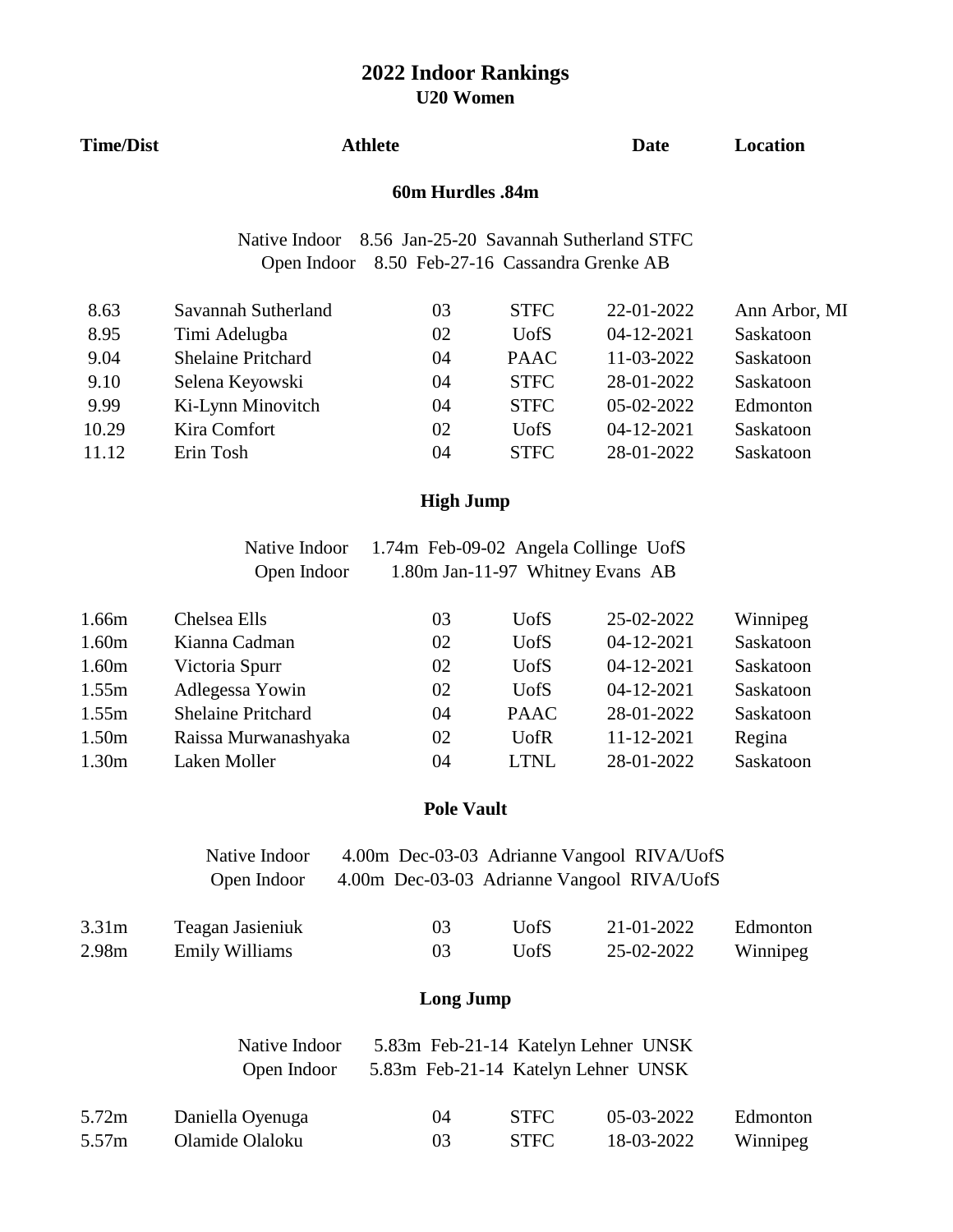| <b>Time/Dist</b> |                           | <b>Athlete</b>     |              | <b>Date</b> | Location   |
|------------------|---------------------------|--------------------|--------------|-------------|------------|
|                  |                           | Long Jump - Cont'd |              |             |            |
| 5.39m            | Chelsea Ells              | 03                 | <b>UofS</b>  | 21-01-2022  | Edmonton   |
| 5.35m            | Janaya Dorsch             | 03                 | <b>U</b> ofR | 21-01-2022  | Edmonton   |
| 5.19m            | <b>Shelaine Pritchard</b> | 04                 | <b>PAAC</b>  | 05-03-2022  | Edmonton   |
| 5.19m            | Kaidyn Keith              | 04                 | <b>LTNL</b>  | 12-02-2022  | Regina     |
| 5.19m            | <b>Marley Rumpel</b>      | 03                 | <b>U</b> ofR | 11-03-2022  | Saskatoon  |
| 4.85m            | <b>Josie Seabrook</b>     | 04                 | <b>STFC</b>  | 11-03-2022  | Saskatoon  |
| 4.84m            | <b>Ainsley Clark</b>      | 04                 | <b>RIVA</b>  | 26-03-2022  | Saint John |
| 4.72m            | McKenna Martin            | 03                 | <b>U</b> ofR | 11-12-2021  | Regina     |
| 4.61m            | Kira Comfort              | 02                 | <b>UofS</b>  | 04-12-2021  | Saskatoon  |
| 4.50m            | Ella Nachtegaele          | 04                 | <b>STFC</b>  | 05-03-2022  | Edmonton   |
| 4.36m            | Emma Metz                 | 04                 | <b>LTNL</b>  | 12-02-2022  | Regina     |
| 4.32m            | Laken Moller              | 04                 | <b>LTNL</b>  | 04-03-2022  | Winnipeg   |
| 4.22m            | Ella Baerwald             | 04                 | <b>STFC</b>  | 05-03-2022  | Edmonton   |
| 4.09m            | Jenna Gerwing             | 03                 | <b>STFC</b>  | 04-12-2021  | Saskatoon  |
| 3.97m            | Katya Hrycuik             | 04                 | <b>STFC</b>  | 14-01-2022  | Saskatoon  |

# **Triple Jump**

| Native Indoor | 12.74m Mar-09-02 Chloe Hetherton STFC/UofAL |
|---------------|---------------------------------------------|
| Open Indoor   | 12.74m Mar-09-02 Chloe Hetherton STFC/UofAL |

| 12.12m             | Olamide Olaloku       | 03 | <b>U</b> ofS | 12-02-2022 | Edmonton  |
|--------------------|-----------------------|----|--------------|------------|-----------|
| 10.65m             | Kaidyn Keith          | 04 | <b>LTNL</b>  | 28-01-2022 | Saskatoon |
| 10.36m             | <b>Emily Williams</b> | 03 | UofS         | 11-03-2022 | Saskatoon |
| 10.31 <sub>m</sub> | McKenna Martin        | 03 | <b>U</b> ofR | 25-02-2022 | Winnipeg  |
| 8.80 <sub>m</sub>  | Jenna Gerwing         | 03 | <b>STFC</b>  | 05-03-2022 | Edmonton  |
| 8.52m              | Ella Baerwald         | 04 | <b>STFC</b>  | 28-01-2022 | Saskatoon |

# **Shot Put 4kg**

|       | Native Indoor             | 14.68m Dec-19-09 Taryn Suttie STFC/UofS |             |            |           |
|-------|---------------------------|-----------------------------------------|-------------|------------|-----------|
|       | Open Indoor               | 14.68m Dec-19-09 Taryn Suttie STFC/UofS |             |            |           |
| 9.75m | Kira Comfort              | 02                                      | <b>UofS</b> | 18-12-2021 | Saskatoon |
| 9.23m | <b>Shelaine Pritchard</b> | 04                                      | <b>PAAC</b> | 05-02-2022 | Edmonton  |
| 8.36m | Ella Nachtegaele          | 04                                      | <b>STFC</b> | 11-03-2022 | Saskatoon |
| 7.90m | Jaeden Simpson            | 04                                      | <b>LTAC</b> | 12-02-2022 | Regina    |
| 7.85m | Ella Baerwald             | 04                                      | <b>STFC</b> | 05-03-2022 | Edmonton  |
| 7.46m | Jenna Gerwing             | 03                                      | <b>STFC</b> | 05-03-2022 | Edmonton  |